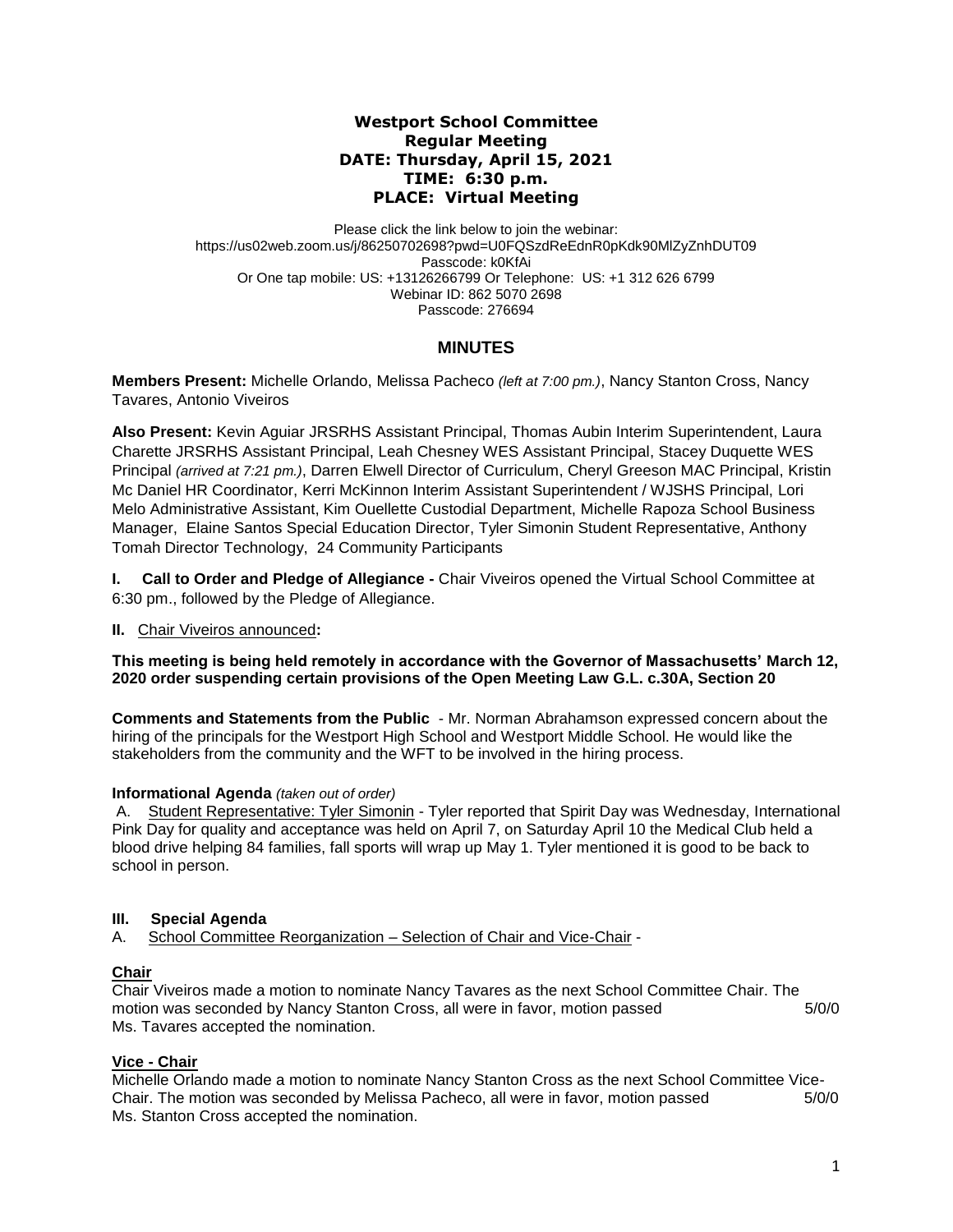B. Discuss Preparation of the School Committee Regular Meeting Calendar - The calendar will remain as is with School Committee meetings held on the first and third Thursdays at 6:30 pm.

C. Discuss School Committee Subcommittee Appointments - Chair Tavares asked if anyone wanted to change subcommittees? It was agreed that appointments and authorizations will remain the same at this time.

*(Ms. Pacheco left here at 7:00 pm.)* 

## **VI. Informational Agenda**

B. Superintendent Report - Superintendent Aubin shared the schedule for the roof replacement project by sharing a document entitled: *MSBA ARP Roof Replacement Project.* Completion date is set at 9/3/21.

Energy Management Associates prepared a report for the district dated March 31, 2021 showing that the numbers for air exchanges per hour are good and the learning environment is safe. Ongoing work with maintenance is taking place to make sure filters are changed on a regular basis. Rabbits will be added to the auditorium to compensate for the high ceilings.

Principal McKinnon reported a letter will be going out with report cards tomorrow that will include information on MCAS testing to occur in May and June.

**Report on the WES** - Ms. Duquette will report later on.

**Report on the MAC** - Ms. Greeson had nothing new to report at this time.

C. The Appointment of the WHS Principal, the WHS Assistant Principal and the WMS Principal for SY21-22 -

Superintendent Aubin announced the following 3 appointments for the SY21-22 effective July 1, 2021:

Kerri McKinnon, Principal Westport High School Kevin Aguiar, Assistant Principal Westport High School Laura Charette, Principal Westport Middle School

Discussion was held on the reasons for these appointments, all appointees were congratulated.

D. The Removal of the Interim Assistant Superintendent Position for SY21-22 - Superintendent Aubin announced the Interim Assistant Superintendent Position will be removed for the upcoming SY21-22. Kerri McKinnon was thanked for her service and will work in this capacity for the remainder of the year.

E. FY22 Budget Discussion - Mr. Aubin reported a meeting will take place with the Finance Committee on Tuesday. Leadership will be presenting a level funded budget totaling \$20,299,930, as well as 4 scenarios with \$200,000 in cuts with each budget option. There have been ongoing discussions with FinCom.

F. WCS Bill Warrant: 4-9-21 and 4-23-21 - Mr. Viveiros acknowledged reviewing and signing the bill warrant dated 4-9-21 in the amount of \$126,710.81 and bill warrant dated 4-23-21 in the amount of \$105,129.70. The bill warrants were emailed to school committee members for review.

G. Acknowledgement of a \$407.46 WEF Grant for the Phonic Owl Pellet Investigation for the Westport Elementary School - Ms. Duquette informed everyone this is a science project for  $5<sup>th</sup>$  graders. This grant allows each student to have their own set of tools to use in dissection.

H. COVID Update - Superintendent Aubin reported the numbers since September 16, 2020 are MAC 28, WES 36, JRSRHS 23, staff 23. Presently, one class at WES is under quarantine. They are working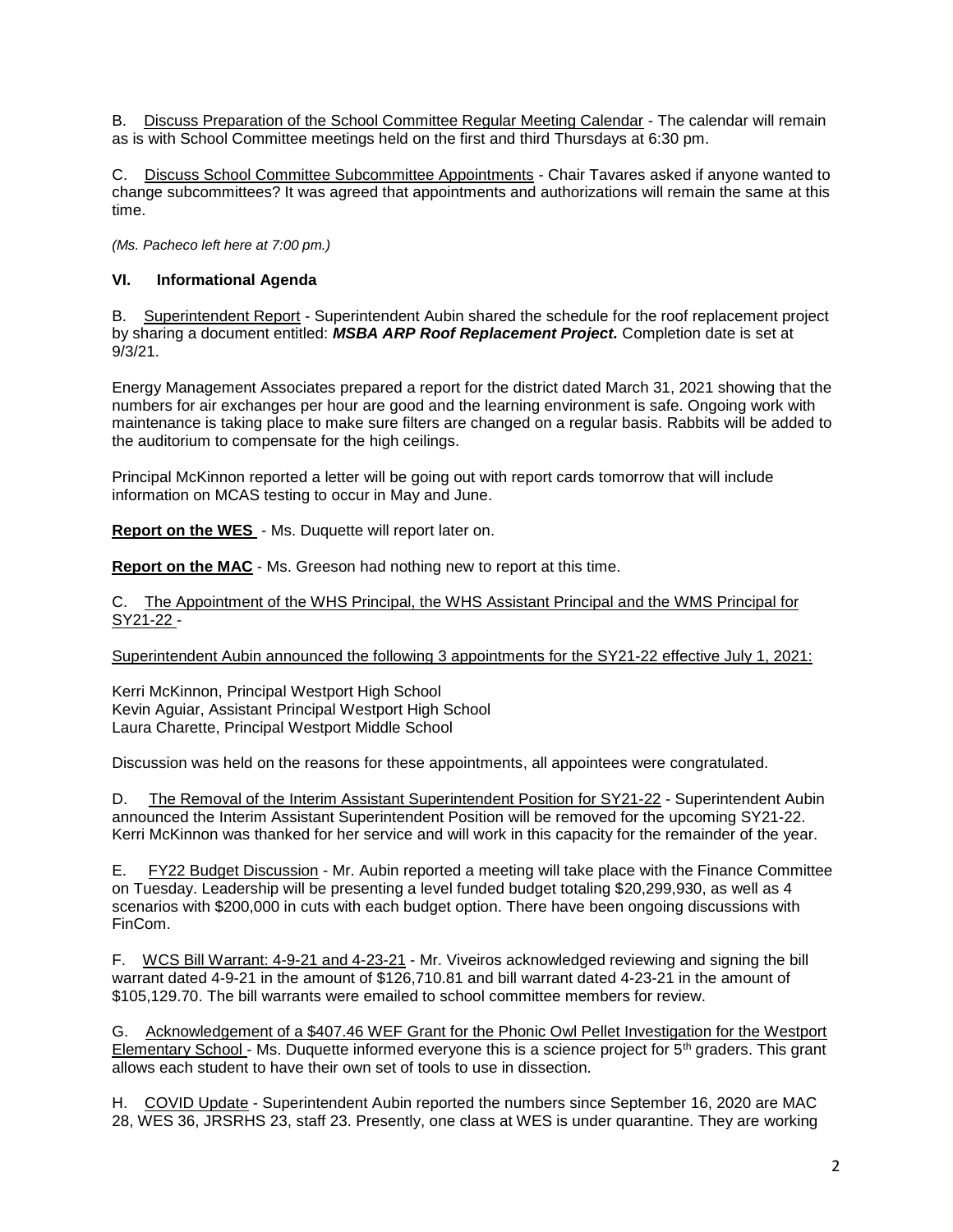with the nurses on COVID protocols and new CDC guidelines for quarantining. Information will be sent out to everyone before vacation begins about following Governor Baker's Travel Advisory.

I. Subcommittee Updates - Mr. Viveiros reported that construction meetings continue, timelines are shrinking and outstanding issues with the building are being addressed. The project is still on schedule to open on time and remains under budget. August 2 is the date for substantial completion. The construction fence on Old County Rd. will be moved outwards.

Chair Tavares reported the Policy Committee has not held a meeting.

Ms. Orlando reported the Audit Committee is waiting for a new letter from the auditor. CIPC meeting is this upcoming Wednesday.

Ms. Stanton Cross reported a design for optimal fields on the campground site is needed. Next steps will be to determine how to fund and get these fields completed. Schematics will be looked at.

Superintendent Aubin mentioned tours of the new school cannot happen until August. Ms. Charette was planning an 8th grade parade from the old building to the new building, however alternative plans may need to take place.

*(Ms. Duquette arrived here at 7:21 pm.)*

## **Report on the WES** -

Ms. Duquette informed everyone MCAS week is May 17 for ELA, Math, and 5<sup>th</sup> grade Science. There will be less days for each subject. Remote learners may come into school during testing, however the Commissioner announced that grade 3-8 remote students can take a remote exam if they have been remote to date.

### **V. Action Agenda**

A. Review and Act on Minutes of Thursday, March 25, 2021 - A motion was made to approve the Minutes of Thursday, March 25, 2021. Motion by Viveiros, seconded by Orlando 4/0/0

- B. Review and Act on FY22 Education Budget Tabled at this time.
- C. Review and Act on Policies:
- 1. WCS Policy JFABE Educational Opportunities for Military Children
- 2. WCS Policy JFABF Educational Opportunities for Children in Foster Care
- 3. MASC Policy ACAB Harassment
- 4. MASC Policy EBCFA Face Coverings

These policies were reviewed at a previous meeting and reflect recommended MASC policy changes. A motion was made to approve the listed policies 1-4 as presented.

Motion by Stanton Cross, seconded by Orlando 4/0/0

**VI. Routine Matters -** Correspondence and Notices - There were none.

#### **VII. Topics the Chair could not Reasonably Anticipate Forty-eight (48) Hours in Advance of the Meeting -**

More information is needed on the septic system company concerning a maintenance contract for the denitrification tank. Part of the installation is monitoring the system for 18 months at a cost of over \$10,000. Mr. Aubin and Mr. Viveiros will be providing an update.

**VIII. Adjourn -** A motion was made to adjourn. With members being present and voting individually and unanimously, the motion passes.

**Motion by Orlando, seconded by Stanton Cross 4/0/0** 

| Roll call vote:<br>Orlando Yes |  | Stanton Cross Yes |  | Tavares Yes |  | Viveiros Yes |
|--------------------------------|--|-------------------|--|-------------|--|--------------|
|--------------------------------|--|-------------------|--|-------------|--|--------------|